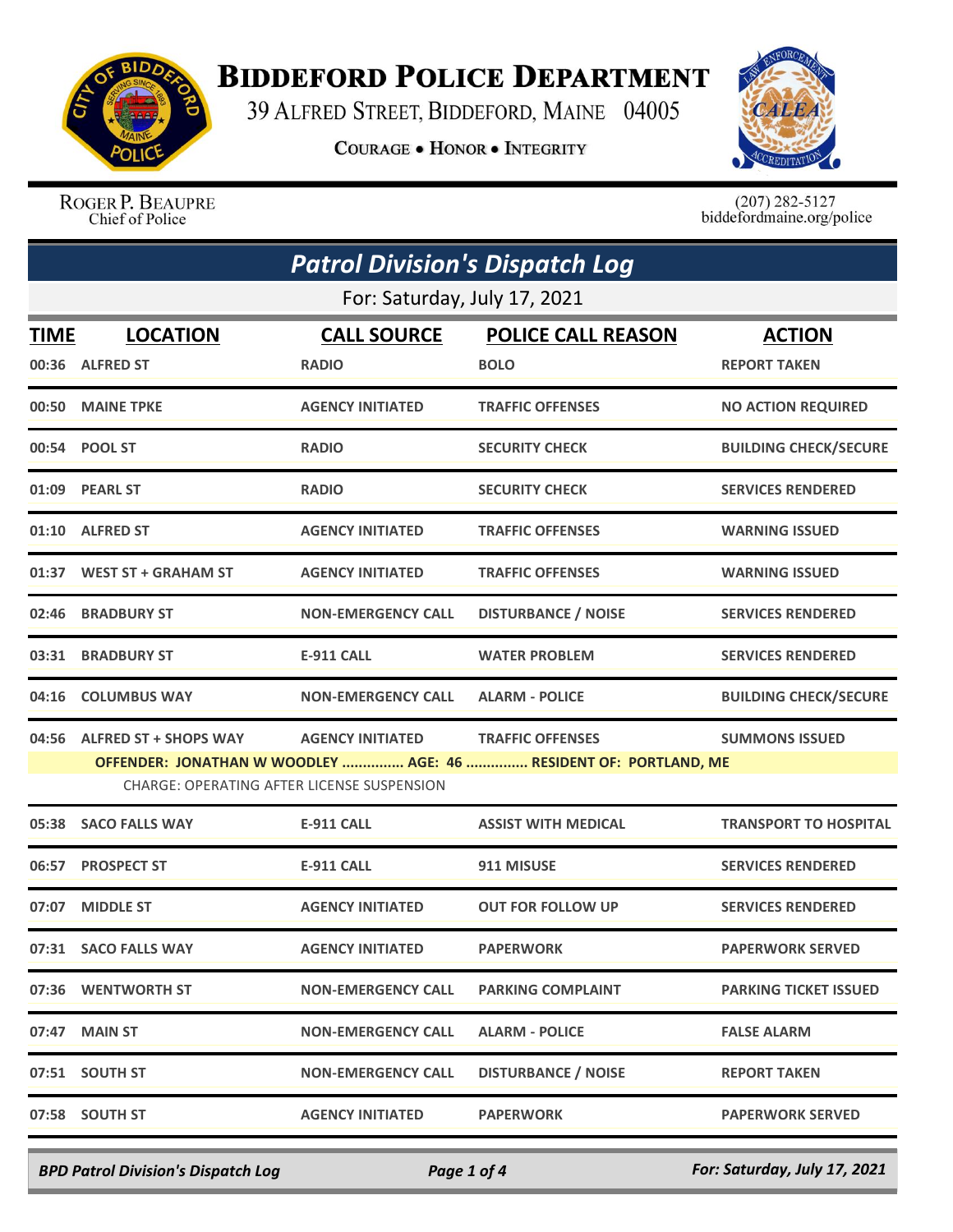| <b>TIME</b>  | <b>LOCATION</b>          | <b>CALL SOURCE</b>        | <b>POLICE CALL REASON</b>                                       | <b>ACTION</b>               |
|--------------|--------------------------|---------------------------|-----------------------------------------------------------------|-----------------------------|
|              | 08:10 POOL ST            | <b>NON-EMERGENCY CALL</b> | <b>ALARM - POLICE</b>                                           | <b>FALSE ALARM</b>          |
|              | 08:29 PEARL ST           | <b>E-911 CALL</b>         | ATTEMPTED/THREATENED SUICIDE SERVICES RENDERED                  |                             |
|              | 09:33 ELM ST             | <b>AGENCY INITIATED</b>   | <b>OUT FOR FOLLOW UP</b>                                        | <b>SERVICES RENDERED</b>    |
| 09:34        | <b>POOL ST</b>           | <b>AGENCY INITIATED</b>   | <b>PAPERWORK</b>                                                | <b>PAPERWORK NOT SERVED</b> |
| 10:20        | <b>MARINER WAY</b>       | <b>E-911 CALL</b>         | <b>ASSAULT</b>                                                  | <b>SUMMONS ISSUED</b>       |
|              | <b>CHARGE: ASSAULT</b>   |                           | OFFENDER: WILLIAM D NORTON  AGE: 65  RESIDENT OF: BIDDEFORD, ME |                             |
|              | <b>10:42 PIKE ST</b>     | <b>WALK-IN AT STATION</b> | <b>DOMESTIC COMPLAINTS</b>                                      | <b>REPORT TAKEN</b>         |
| 11:06        | <b>FORTUNES ROCKS RD</b> | <b>AGENCY INITIATED</b>   | <b>COMMUNITY ENGAGEMENT</b>                                     | <b>NO VIOLATION</b>         |
| 11:14        | <b>MAIN ST</b>           | <b>AGENCY INITIATED</b>   | <b>PAPERWORK</b>                                                | <b>PAPERWORK NOT SERVED</b> |
| 11:24        | <b>BEACH HOUSE LN</b>    | <b>AGENCY INITIATED</b>   | <b>COMMUNITY ENGAGEMENT</b>                                     | <b>NO VIOLATION</b>         |
|              | 11:28 ALFRED ST          | <b>NON-EMERGENCY CALL</b> | <b>FRAUD / SCAM</b>                                             | <b>NO ACTION REQUIRED</b>   |
| 11:37        | <b>SUMMER ST</b>         | <b>WALK-IN AT STATION</b> | <b>ALL OTHER</b>                                                | <b>SERVICES RENDERED</b>    |
| 12:04        | <b>WASHINGTON ST</b>     | <b>NON-EMERGENCY CALL</b> | <b>DRINKING IN PUBLIC</b>                                       | <b>WARNING ISSUED</b>       |
|              | 12:36 ALFRED ST          | <b>NON-EMERGENCY CALL</b> | <b>SUSPICION</b>                                                | <b>NEGATIVE CONTACT</b>     |
| 13:30        | <b>ALFRED ST</b>         | <b>WALK-IN AT STATION</b> | <b>HARASSMENT</b>                                               | <b>SERVICES RENDERED</b>    |
| 13:40        | <b>MORIN ST</b>          | <b>NON-EMERGENCY CALL</b> | <b>SUSPICION</b>                                                | <b>NO VIOLATION</b>         |
| 13:42 IVY ST |                          | <b>WALK-IN AT STATION</b> | <b>PAPERWORK</b>                                                | <b>NO ACTION REQUIRED</b>   |
|              | 13:43 MAIN ST            | <b>AGENCY INITIATED</b>   | <b>COMMUNITY ENGAGEMENT</b>                                     | <b>NO VIOLATION</b>         |
|              | 13:51 ACORN ST           | <b>NON-EMERGENCY CALL</b> | <b>HARASSMENT</b>                                               | <b>REPORT TAKEN</b>         |
|              | 14:11 POOL ST            | <b>AGENCY INITIATED</b>   | <b>ANIMAL COMPLAINT</b>                                         | <b>REMOVED HAZARD</b>       |
|              | 14:21 STONE ST           | <b>WALK-IN AT STATION</b> | <b>CIVIL COMPLAINT</b>                                          | <b>CIVIL COMPLAINT</b>      |
|              | <b>14:25 MOUNTAIN RD</b> | <b>NON-EMERGENCY CALL</b> | <b>ANIMAL COMPLAINT</b>                                         | <b>SERVICES RENDERED</b>    |
|              | 14:36 HILL ST            | <b>NON-EMERGENCY CALL</b> | <b>PARKING COMPLAINT</b>                                        | <b>SERVICES RENDERED</b>    |
|              | 14:52 BOULDER WAY        | E-911 CALL                | <b>ANIMAL COMPLAINT</b>                                         | <b>WARNING ISSUED</b>       |
|              | 14:52 BOULDER WAY        | <b>NON-EMERGENCY CALL</b> | <b>TRESPASSING</b>                                              | <b>REPORT TAKEN</b>         |
|              | 14:57 ALFRED ST          | <b>NON-EMERGENCY CALL</b> | <b>BURGLARY OF A MOTOR VEHICLE</b>                              | <b>UNFOUNDED</b>            |

*BPD Patrol Division's Dispatch Log Page 2 of 4 For: Saturday, July 17, 2021*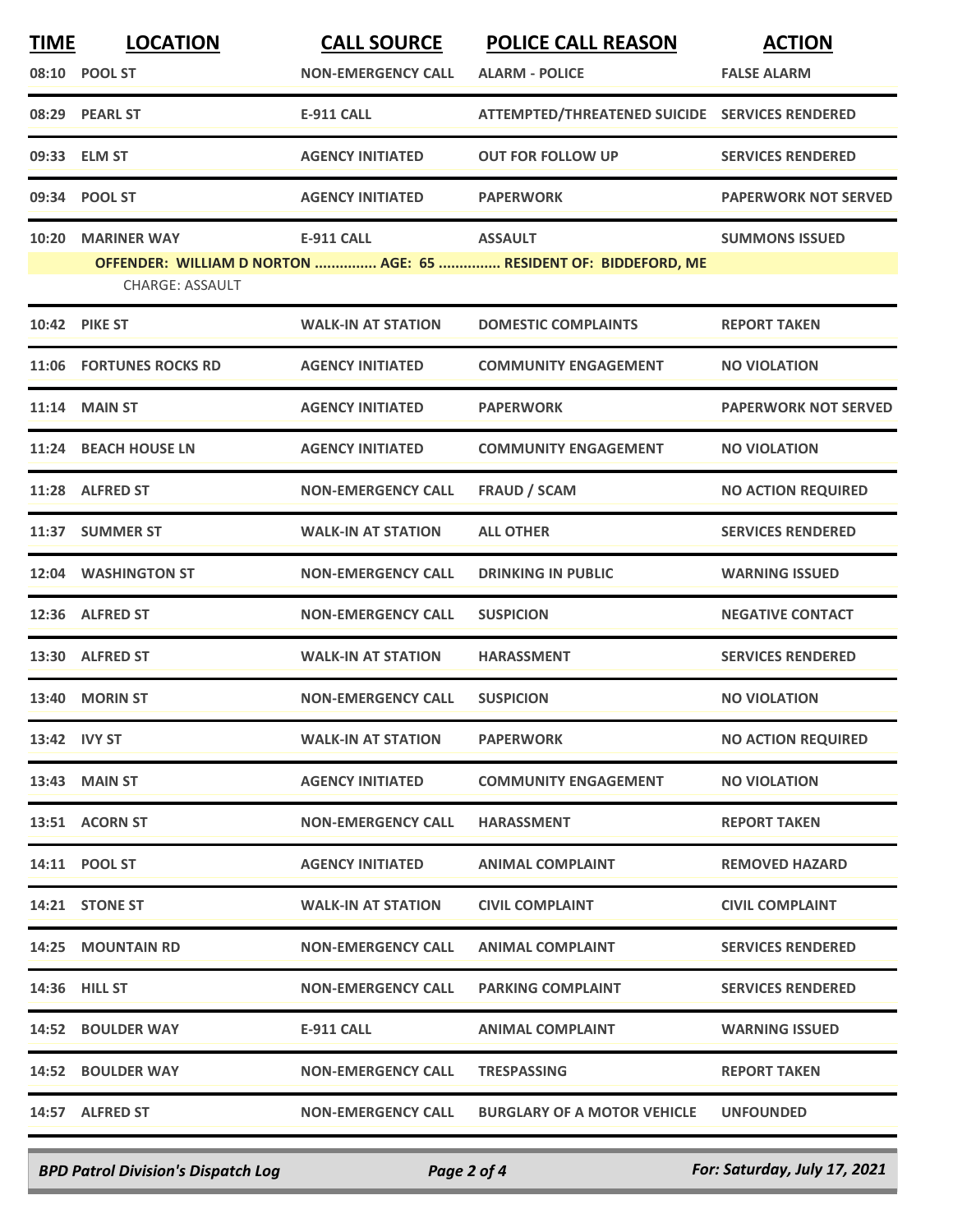**15:05 CUTTS ST NON-EMERGENCY CALL DISTURBANCE / NOISE ARREST(S) MADE**

## **OFFENDER: KENDRA JOAN SOUTHARD ............... AGE: 28 ............... RESIDENT OF: BIDDEFORD, ME** CHARGE: WARRANT ARREST

CHARGE: UNLAWFUL POSSESSION OF SCHEDULED DRUG

|       | 16:34 GREEN ST                                                                                                    | <b>NON-EMERGENCY CALL</b> | <b>CRIM THREAT / TERRORIZING</b> | <b>REPORT TAKEN</b>          |
|-------|-------------------------------------------------------------------------------------------------------------------|---------------------------|----------------------------------|------------------------------|
|       | 16:36 WEST ST                                                                                                     | <b>AGENCY INITIATED</b>   | <b>ANIMAL COMPLAINT</b>          | <b>SERVICES RENDERED</b>     |
|       | 16:38 ALFRED ST + POOL ST                                                                                         | <b>AGENCY INITIATED</b>   | <b>TRAFFIC OFFENSES</b>          | <b>WARNING ISSUED</b>        |
|       | 16:47 MARINER WAY                                                                                                 | <b>NON-EMERGENCY CALL</b> | <b>BOLO</b>                      | <b>VSAC ISSUED</b>           |
|       | 17:40 ALFRED ST                                                                                                   | <b>NON-EMERGENCY CALL</b> | <b>ASSIST CITIZEN</b>            | <b>SERVICES RENDERED</b>     |
|       | 18:04 YATES ST + LESTER B ORCUTT BL NON-EMERGENCY CALL                                                            |                           | <b>PARKING COMPLAINT</b>         | <b>GONE ON ARRIVAL</b>       |
|       | 18:06 BEACH HOUSE LN                                                                                              | <b>AGENCY INITIATED</b>   | <b>OUT FOR FOLLOW UP</b>         | <b>SERVICES RENDERED</b>     |
|       | 18:11 MEDICAL CENTER DR                                                                                           | <b>RADIO</b>              | <b>OUT FOR FOLLOW UP</b>         | <b>NO VIOLATION</b>          |
|       | 18:32 WENDELL AVE                                                                                                 | <b>E-911 CALL</b>         | 911 MISUSE                       | <b>SERVICES RENDERED</b>     |
|       | 18:33 POOL ST                                                                                                     | <b>AGENCY INITIATED</b>   | <b>TRAFFIC OFFENSES</b>          | <b>WARNING ISSUED</b>        |
|       | 20:21 ELM ST                                                                                                      | <b>E-911 CALL</b>         | 911 MISUSE                       | <b>SERVICES RENDERED</b>     |
|       | 20:30 SACO FALLS WAY                                                                                              | <b>E-911 CALL</b>         | <b>ASSIST WITH MEDICAL</b>       | <b>TRANSPORT TO HOSPITAL</b> |
|       | 20:45 HILL ST                                                                                                     | <b>E-911 CALL</b>         | 911 MISUSE                       | <b>SERVICES RENDERED</b>     |
| 20:48 | <b>MT VERNON ST</b>                                                                                               | <b>NON-EMERGENCY CALL</b> | <b>DOMESTIC COMPLAINTS</b>       | <b>REPORT TAKEN</b>          |
|       | 20:50 SACO FALLS WAY                                                                                              | <b>RADIO</b>              | <b>ASSIST CITIZEN</b>            | <b>SERVICES RENDERED</b>     |
| 20:59 | <b>BRADBURY ST</b>                                                                                                | <b>NON-EMERGENCY CALL</b> | <b>DISTURBANCE / NOISE</b>       | <b>SERVICES RENDERED</b>     |
|       | 21:20 CUTTS ST                                                                                                    | <b>E-911 CALL</b>         | <b>DOMESTIC COMPLAINTS</b>       | <b>REPORT TAKEN</b>          |
|       | 21:22 BOULDER WAY                                                                                                 | <b>NON-EMERGENCY CALL</b> | <b>CRIMINAL MISCHIEF</b>         | <b>SERVICES RENDERED</b>     |
| 21:53 | <b>BRADBURY ST + SOUTH ST</b>                                                                                     | <b>AGENCY INITIATED</b>   | <b>TRAFFIC OFFENSES</b>          | <b>SUMMONS ISSUED</b>        |
|       | OFFENDER: ROBERT J DIFFIN  AGE: 40  RESIDENT OF: SACO, ME<br>CHARGE: OPERATING WHILE LICENSE SUSPENDED OR REVOKED |                           |                                  |                              |
|       | 22:02 DECARY RD                                                                                                   | <b>NON-EMERGENCY CALL</b> | <b>DISTURBANCE / NOISE</b>       | <b>WARNING ISSUED</b>        |
| 22:11 | <b>ALFRED ST</b>                                                                                                  | <b>WALK-IN AT STATION</b> | <b>FRAUD / SCAM</b>              | <b>SERVICES RENDERED</b>     |